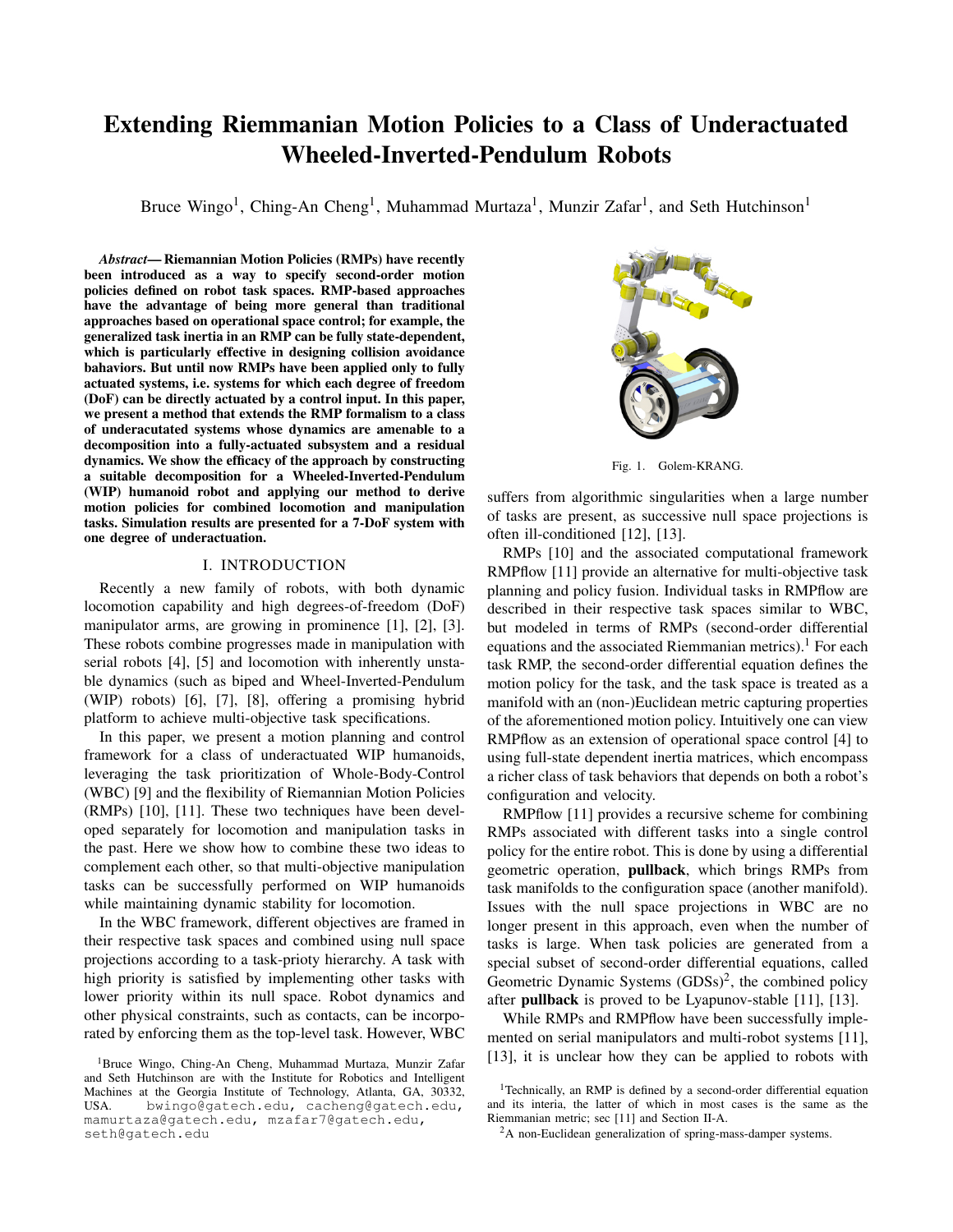underactuated dynamics or non-holonomic constraints. Current limitations of this framework stem from the implicit assumption that every DoF of the robot can be directly controlled [11]. However, this is hardly ever the case outside of the serial manipulator arms. RMPs and RMPflow have yet to be implemented on underactuated systems, like the robot used in this work, KRANG [12] shown in Fig. 1 (which has a WIP base with two serial manipulator arms attached on top, and one degree of underactuation).

In this work, we propose a variant of RMPflow capable of executing RMPs on a class of WIP humanoids while maintaining dynamic stability. Our design is based on a hierarchical control and dynamics separation scheme. The main idea is to split the dynamics into two parts: the dynamics of purely actuated DoF and the residual dynamics that describes the relationship between actuated DoF and unactuated DoF. A high-level controller based on the residual dynamics is first designed to guarantee the stability during locomotion by generating a Center-of-Mass (CoM) trajectory using planning. Then a low-level RMP-based controller for the fully actuated subsystem is used to track the desired CoM trajectory as the top-priority task. Other remaining manipulation tasks are specified as RMPs and combined using the pullback operation of RMPflow into a single policy on the configuration space. This pullback policy is finally realized in the null space of the top-priority CoM trajectory tracking task. Overall, our scheme guarantees the dynamic stability of the locomotion by using the task prioritization idea in WBC, and uses RMPflow with the remaining DoF in an attempt to achieve multiple manipulation tasks without the algorithmic singularity due to successive projections in WBC. In simulations, we show the efficacy of our approach by designing motion policies for KRANG in Fig. 1 to solve combined locomotion and manipulation tasks.

## II. BACKGROUND

We review the essence of RMPs and RMPflow, as they will be used to define and combine the task-space policies in our framework. Further details can be found in [11], [13]

## *A. RMPs and RMPflow*

Riemannian Motion Policies (RMPs) were first proposed by Ratliff et al. in [10] as a language to describe motion policies defined on general task spaces. Its main idea is to treat the task space as a manifold and model motion as geodesics (paths with the shortest distance). Using this correspondence, one can naturally think of motion policies as generators of these geodesics, and then controls the desired behavior through designing the manifold's Riemannian metric; e.g., for a properly selected metric, geodesics can be used to realize curved trajectories. As such, these motion policies are suitably named *Riemannian* Motion Policies [10].

Specifically, for a manifold  $M$  with a coordinate map  $x$ , a motion policy *a* is defined as the controller of the acceleration  $\ddot{x} = a(x, \dot{x})$ , which takes the state  $(x, \dot{x})$  as input and outputs the desired acceleration  $a(x, \dot{x})$ . An RMP  $(a, M)^{\mathcal{M}}$  pairs a motion policy *a* with an importance weight *M*, which



Fig. 2. A sample RMP tree for an *n*-DoF robot.

is a symmetric positive-definite matrix function. For most applications<sup>3</sup>, the matrix function  $M$  is the coordinate representation of the Riemannian metric of  $M$ . In [11], the expression  $(a, M)$ <sup>M</sup> is referred to as the canonical form of the RMP, and the associated natural form is written as  $[f, M]^{\mathcal{M}}$ , where  $f := Ma$  is the (virtual) control force.

Representing motion policies as differential geometric objects allows one to transform them between manifolds naturally. For example, consider the configuration space of a robot,  $C$ . Suppose that  $C$  is an *n*-dimensional smooth differentiable manifold and has a global chart  $(C, q)$ , where  $q: \mathcal{C} \to \mathbb{R}^n$ . Then motion policies defined on task manifolds can then be mapped to motion policies on  $C$  through standard differential geometric tools, such as pullback, as they just correspond to curves on manifolds.

RMPflow [11] is a computational framework that formalizes this concept to consistently combine task-space RMPs into a single motion policy on  $C$ . To accomplish this, RMPflow deploys a tree-structure computational graph, RMP-tree. A typical RMP-tree for an *n*-joint robot is visualized in Fig. 2. In an RMP-tree, each node represents an RMP and its state on a manifold, and each edge corresponds to operations that transforms RMPs and states between nodes. In particular, the root corresponds to the configuration space, and the leaf nodes correspond to the task spaces. These edge operations are termed RMP-algebra, and consist of three transformations: pushforward, pullback, and resolve.

# *B. RMP-algebra*

Let us use the sample RMP-tree in Fig. 2 to show how these operations propagate information across the RMP-tree and generate a policy on the configuration space  $\mathcal C$  that combines the RMPs defined on the task spaces. This is done in three steps for every sampled time instance:

- 1) calls of pushforward from the root to the leaves
- 2) calls of pullback from the leaves to the root
- 3) a single call resolve at the root

For illustration, consider the node  $\mathcal{J}_i$  in Fig. 2. Suppose  $\mathcal{J}_i$  describes an RMP  $[f, M]^{\mathcal{M}}$  and state  $(x, \dot{x})$ . In Fig. 2,  $\mathcal{J}_i$  has *K* child nodes  $\mathcal{T}_1, \ldots, \mathcal{T}_K$ , and its parent node is the configuration space C. For each child node  $\mathcal{T}_j$ , we suppose it corresponds to an RMP  $[f_j, M_j]^{\mathcal{T}_j}$  and its state  $(y_j, \dot{y}_j)$ .

 $3[11]$  shows when the metric starts to depend on velocity, *M* is equal to the metric plus a curvature modification (cf. Section II-C).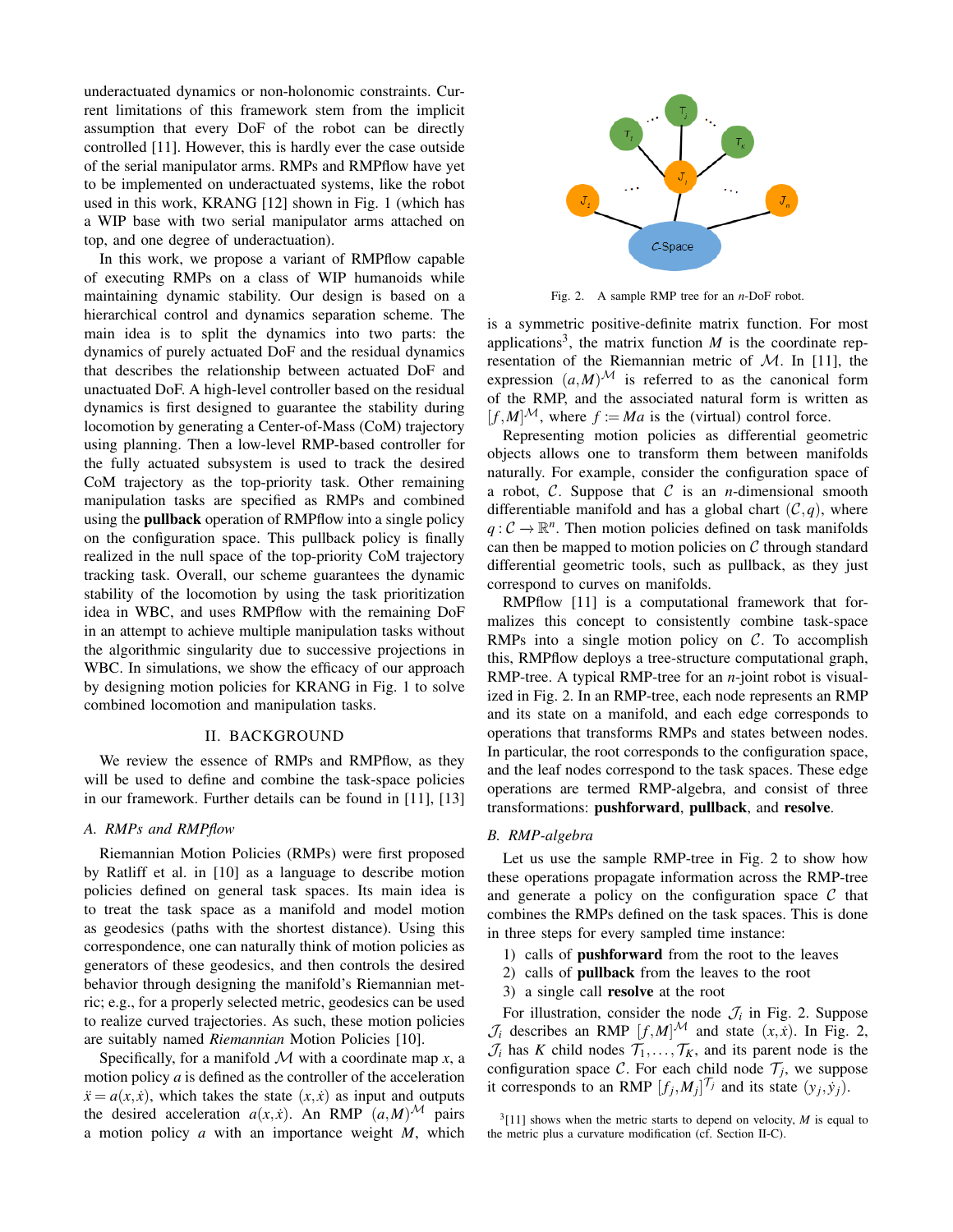pushforward is the operation that updates state information in child nodes using their parent node's state. Suppose these two coordinates of  $\mathcal{J}_i$  and  $\mathcal{T}_j$  are related through a smooth map  $\psi$  as  $y_j = \psi_j(x)$ . Then given  $(x, \dot{x})$ , pushforward updates the child node with  $(y_j, \dot{y}_j) = (\psi_j(x), J_j(x)\dot{x}),$ where  $J_i(x)$  is the Jacobian of  $\psi_i(x)$ , which is a linear operator that maps tangent vectors form  $\mathcal{J}_i$  to  $\mathcal{T}_j$ .

On the other hand, pullback is an operation that back propagates RMPs from child nodes to their parent node. For  $\mathcal{J}_i$ , its RMP  $[f, M]^{\mathcal{M}}$  is updated as follows:

$$
M = \sum_{j=1}^{K} J_j^{\top} M_j J_j \quad \text{and} \quad f = \sum_{j=1}^{K} J_j^{\top} (f_j - M_j J_j \dot{x}) \quad (1)
$$

Therefore, in the policy generation process described above, the recursive calls of pullback at the end will give an RMP at the root of the configuration space C as  $[f_q, M_q]^C$ .

The final component of RMP-algebra, resolve, transforms this RMP from its natural form to the canonical form to generate the motion policy for robot control. Given the combined policy  $[f_q, M_q]^\mathcal{C}$ , it computes  $(\ddot{q}_q, M_q)^\mathcal{C}$ , where  $\ddot{q}_q =$  $M_q^{-1} f_q$ . This vector  $\ddot{q}_q$  represents the desired acceleration that can consistently trades off different task-space RMPs with respect to their metric information (encoded as the abstract inertia). In the following, we will also use  $\ddot{q}_{RMP} = \ddot{q}_q$  as an alias to emphasize the desired acceleration on  $C$  computed by RMPflow.

#### *C. Geometric-Dynamical-Systems (GDSs)*

Geometric Dynamical Systems (GDSs) is a family of second-order dynamics commonly used to specify RMPs on task manifolds. A GDS on an *m*-dimensional manifold M with a global chart  $(M, x)$  is defined by a symmetric positive-definite *metric*  $G(x, \dot{x}) \in \mathbb{R}^{m \times m}_{+}$ , a positive-definite damping matrix  $B(x, \dot{x}) \in \mathbb{R}^{m \times m}_{+}$ , and a lower-bounded potential energy function  $\Phi(x) \in \mathbb{R}$ :

$$
(G(x, \dot{x}) + \Xi_G(x, \dot{x}))\ddot{x} + \xi_G(x, \dot{x}) = -\nabla_x \Phi(x) - B(x, \dot{x})\dot{x} \quad (2)
$$

where  $\Xi_G(x, \dot{x})$ , and  $\xi_G(x, \dot{x})$  are curvature terms defined as

$$
\begin{aligned} \Xi_G(x,\dot{x}) &= \frac{1}{2} \sum_{i=1}^m \dot{x}_i \partial_{\dot{x}} g_i(x,\dot{x}) \\ \xi_G(x,\dot{x}) &= \tilde{G}(x,\dot{x}) \dot{x} - \frac{1}{2} \nabla_x(\dot{x}^\top G(x,\dot{x}) \dot{x}) \end{aligned} \tag{3}
$$

with  $x_i$  being the  $i^{th}$  element of  $x$ ,  $g_i(x, \dot{x})$  being the  $i^{th}$ column of  $G(x, \dot{x})$ , and  $\overline{G}(x, \dot{x}) = [\partial_x g_i(x, \dot{x})]_{i=1}^m$  being a matrix constructed by horizontal concatenation of column vectors  $\partial_x g_i(x, \dot{x})$ . Borrowing analogy from dynamics, one can define a virtual *inertia* matrix  $M(x, \dot{x}) := G(x, \dot{x}) + \Xi_G(x, \dot{x})$ . This *inertia* matrix corresponds to weight matrix in the RMP formulation of the GDS (i.e.  $(a, M)$ <sup>M</sup> with *a* specified by (2) and *M* given by *G* as described above).

It can be shown that RMPflow is stable in the sense of Lyapunov, when all leaf-node RMPs are specified in the form of GDSs [11]. In our experiments, the end-effector position and orientation attractor RMPs were implemented as GDSs. We will discuss the details in section V.



Fig. 3. A WIP humanoid with a 5-DoF arm mounted on a 2-DoF torso with 1-DoF locomotion which is underactuated. The blue circle denotes the CoM location of the robot and the red horizontal line at the end-effector indicates the orientation of the end-effector.

## III. OVERCOMING UNDER-ACTUATION THROUGH DYNAMICS SEPARATION

RMPflow provides a systematic framework for designing control policies that can achieve multiple task objectives. However, one of its fundamental limitations is the assumption of *full* actuation. This can be seen from the example described in Section II-B, which requires the robot to realize the final acceleration  $\ddot{q}_{RMP}$  in the configuration space returned by the last resolve operation call. While this is feasible, e.g., for robot manipulators, it is impossible for underactuated systems (i.e. systems with number of actuators less than the dimension of the configuration space), including the WIP humanoids of interest here,

In this work, we overcome this challenge by identifying a fully actuated subsystem based on the dynamics properties of WIP humanoids. We show that, under mild assumptions, these robots, despite being underactuated, can still be controlled by the RMPflow framework through this subsystem. This insight allows us to directly work with this recent advancement in policy fusion to design complex behaviors for WIP humanoids.

#### *A. Dynamics*

For a general WIP humanoid with *n* joints and *d*-DoF locomotion shown in Fig. 3, its dynamics can be written as

$$
A\begin{bmatrix} \ddot{x} \\ \ddot{q} \end{bmatrix} + h = B\Gamma \tag{4}
$$

where  $x \in \mathbb{R}^d$  and  $q \in \mathbb{R}^n$  are the coordinates of the center of mass (COM) and the joints, respectively,  $\Gamma = [\tau_1, \ldots, \tau_n]^\top \in$  $\mathbb{R}^n$  denotes the actuator torques,  $A \in \mathbb{R}^{(n+d)\times (n+d)}$  is the physical inertia matrix (which is symmetric positive definite),  $h \in \mathbb{R}^{(n+d)\times 1}$  describes the combined Coriolis and gravity effects, and  $B \in \mathbb{R}^{(n+d)\times n}$  is the actuation matrix. The system overall has  $n + d$  DoF, but the number of control inputs is only *n*. Therefore the system is underactuated.

In this paper, we concern especially the set of WIP robots with an actuated base joint sharing the same control torque as the wheel base. For these robots, When the platform of the robot is attached to the ground (i.e. the locomotion coordinate *x* simplifies into the horizontal component that is parallel to the ground), the above equation (4) admits certain structure. For illustration purpose, we write the planar dynamics of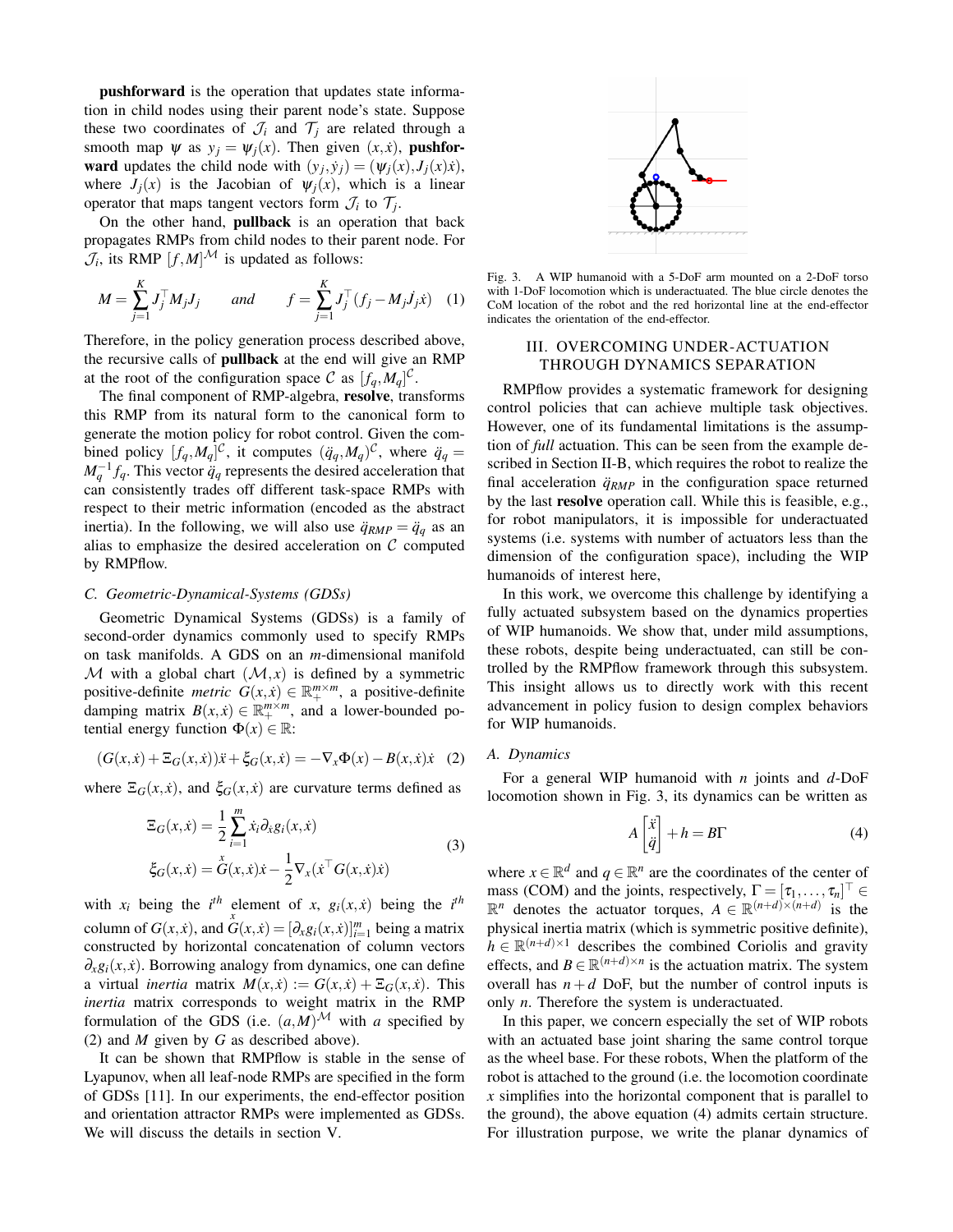this class of robots as below (more details can be found in [12]). In this case, we have  $d = 1$  and  $x \in \mathbb{R}$ , which is the horizon coordinate (the only DoF left in locomotion after the simplification to the sagittal plane and the non-floating assumption). Then the dynamics in (4) can be written as

$$
\begin{bmatrix} A_{xx} & A_{xq} \\ A_{qx} & A_{qq} \end{bmatrix} \begin{bmatrix} \ddot{x} \\ \ddot{q} \end{bmatrix} + \begin{bmatrix} h_x \\ h_q \end{bmatrix} = \begin{bmatrix} \frac{-1}{R} e_1^\top \\ I \end{bmatrix} \Gamma
$$
 (5)

where  $I \in \mathbb{R}^{n \times n}$  denotes the identity matrix,  $e_1 \in \mathbb{R}^{n \times 1}$  denotes the canonical vector (which is 1 in the first coordinate and zero elsewhere), and  $R \in \mathbb{R}_+$  is the wheel radius. We recall that, because *A* is the physical inertia matrix, it satisfies  $A_{xx} > 0$ ,  $A_{qq} > 0$ , and  $A_{qx} = A_{xq}^{\top}$ .

The main structure introduced in (5) compared with (4) is the specific form of *B*, which shows one degree of underactuation. Again, this is because the horizontal movement is dictated solely by the motors installed on the wheels (here  $\tau_1$  results from the net torque of the left and right wheels). A similar structure shows up in the full 3D dynamics under the non-floating assumption [12].

#### *B. Identification of Fully Actuated Subsystem*

We leverage the structure in  $(5)$  to identify a fully actuated subsystem, on which we can implement RMPflow. The main idea is based on a simple observation. Suppose we multiply (5) on the left with a non-singular matrix

$$
P = \begin{bmatrix} I & 0 \\ -A_{qx}A_{xx}^{-1} & I \end{bmatrix}
$$
 (6)

We can write  $(5)$  equivalently as

$$
\begin{bmatrix} A_{xx} & A_{xq} \\ 0 & A_{qq} - A_{qx}A_{xx}^{-1}A_{xq} \end{bmatrix} \begin{bmatrix} \ddot{x} \\ \ddot{q} \end{bmatrix} + \begin{bmatrix} h_x \\ h_{q|x} \end{bmatrix} = \begin{bmatrix} \frac{-1}{R}e_1^\top \\ I + \frac{1}{R}A_{qx}A_{xx}^{-1}e_1^\top \end{bmatrix} \Gamma
$$

where  $h_{q|x} = h_q - A_{qx}A_{xx}^{-1}h_x$ . This step is similar to Gauss elimination. The second row above describes how the torques in  $\Gamma$  influence the joint acceleration  $\ddot{q}$ 

$$
A_{q|x}\ddot{q} + h_{q|x} = \mathscr{B}\Gamma
$$
 (7)

where  $A_{q|x} = A_{qq} - A_{qx}A_{xx}^{-1}A_{xq}$  and  $\mathscr{B} = I + \frac{1}{R}A_{qx}A_{xx}^{-1}e_{1}^{-1}$ . Notice that because  $R > 0$ ,  $\mathscr{B}$  is full rank; also because  $A_{q|x}$  is the Schur compliment of  $A_{xx}$  in the positive definite matrix  $A$ ,  $A_{q|x}$  is positive definite (which can be viewed as a projected inertia) [14]. In other words, (7) shows that the subsystem of  $\ddot{q}$  in WIP humanoids under the non-floating assumption is actually fully actuated; we can treat this subsystem just like the dynamics of any other fully actuated robot dynamics such as the usual robot manipulator.

We remark that the above trick works mainly because of structure of the actuation matrix *B* given in (5). Our approach can be viewed as a simple abstraction of the work by Zafar et al. in [12], where the dynamics separation of the KRANG robot are studied but with much involved algebraic manipulation.

Thus, to control WIP humanoids, we can view (7) as the fully-actuated dynamics required in RMPflow, and then view the locomotion coordinate  $x$  as one of the task spaces, which can be treated in the same way as other task spaces. With this change of perspective, we can, for example, design a multi-task controller for WIP humanoids by first specifying RMPs on the task spaces (including the desired locomotion behavior) and pulling back these task RMPs to obtain the desired acceleration for  $\ddot{q}$  (as we showed in Section II-B), from which we can then compute the necessary torque by (7). In the next section, we detail this procedure. For convenience, we will write (7) in a different way as

$$
\mathscr{A}\ddot{q} + \mathfrak{h} = \Gamma \tag{8}
$$

where  $\mathscr{A} = \mathscr{B}^{-1}A_{q|x}$  and  $\mathfrak{h} = \mathscr{B}^{-1}h_{q|x}$ .

## IV. WHOLE-BODY-CONTROL SYSTEM

We adopt the dynamics separation principle above to design our WBC system. In short, our system is based on a combination of null-space control and RMPflow, where the high-level control aims to maintain the balance through properly planing the CoM trajectory of the robot. The lowlevel control tracks this CoM trajectory as the top priority task and realizes the remaining multiple objectives of the robot through RMPflow in the null space.

The merit of this system design is two-fold. First, it ensures the robot always stays upward; if we were to use purely RMPflow, this could be difficult to achieve unless we carefully design the importance weights (i.e. the abstract inertia) in RMPs, because RMPflow in essence is performing a soft fusion. Second, our scheme has only one level of hierarchy, so it is less sensitive to algorithmic singularity [14] which could easily happen if we were to implement all the tasks of the robot following the classic hierarchical control approach [15].

#### *A. High-Level Controller*

We use planning to design a CoM trajectory so that the robot can track this desired motion trajectory of CoM while maintaining an upright posture. In implementation, our system replan the CoM trajectory given new information of the robot's state.

We realize this planning idea by Differential Dynamic Programing (DDP) with a simplified dynamics model, which is set as the inverted pendulum approximation of the full system (i.e. motion of the upper joints is ignored in planning). Using a low-dimensional approximate model yields a simpler planning problem than that of the full system, so the computation becomes more efficient (DDP scales cubically with the dimension of the state space), which is especially critical to online replanning.

We recall that an inverted pendulum is an under-actuated system, and the system is balanced if the CoM deviates from the vertical line with an angle  $\theta$ , within some small threshold. It is critical that for KRANG, and the class of WIP robots it represents,  $\theta$  is completely determined by all the actuated DoF, i.e. the *q*. In this high-level planing problem, the goal is to track a desired horizontal motion trajectory  $X^{des} = [x^{des}, x^{des}]^\top$  by specifying  $\ddot{\theta}$  as the control input. The output of the high-level planner is an acceleration policy for the CoM angle  $\theta$ , which we denote as  $\ddot{\theta}_{COM}$ .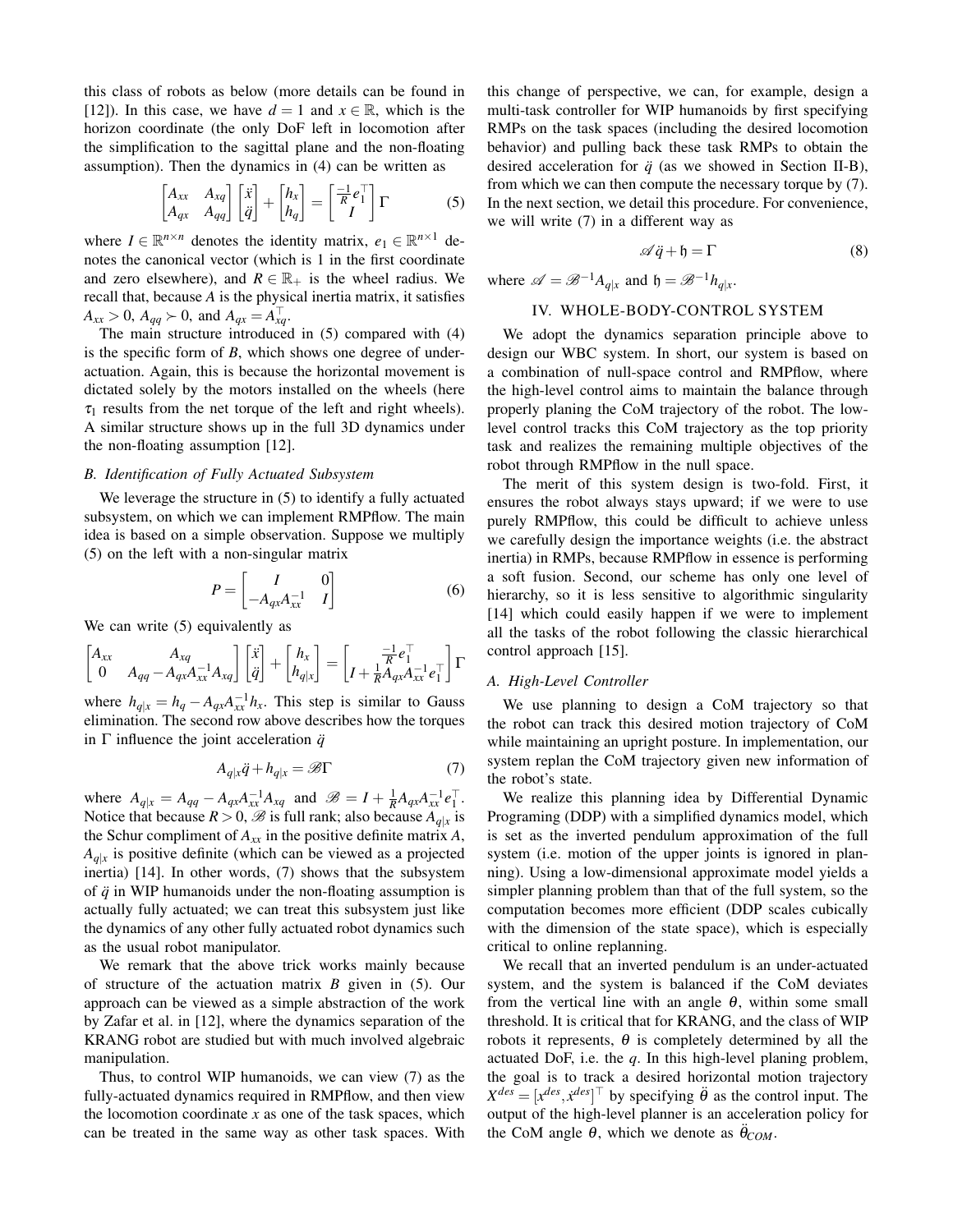Once  $\ddot{\theta}_{COM}$  is computed through DDP, we can find the necessary torque  $\Gamma$  to realize  $\ddot{\theta}_{COM}$ . Specifically, we use the the Jacobian matrix  $J_{\theta}$ , a function of only q, to relates joint velocities  $\dot{q}$  and the angular velocity  $\dot{\theta}$ . We emphasize again that  $J_{\theta}$  exists because  $\theta$  is solely a function of *q*.

With  $J_{\theta}$ , we can realize  $\ddot{\theta}_{COM}$  in the standard way as follows. Let us first choose a torque, say  $\Gamma_{\theta_{COM}}$ , to generate the acceleration  $\ddot{\theta}_{COM}$ . This can be achieved by inspecting the relationship between torques and  $\theta$ ,

$$
(\ddot{\theta} - \dot{J}_{\theta}\dot{q}) + J_{\theta}\mathscr{A}^{-1}\mathfrak{h} = J_{\theta}\mathscr{A}^{-1}\Gamma_{\theta_{COM}}
$$
(9)

which can be obtained by the basic relationship  $\ddot{\theta} = J_{\theta} \ddot{q} +$  $J_{\theta} \dot{q}$  and (8). We want to find  $\Gamma_{\theta_{COM}}$  such that  $\ddot{\theta} = \ddot{\theta}_{COM}$ . One can easily verify that a particular solution is given as

$$
\Gamma_{\theta_{COM}} = J_{\theta}^{\top} (\Lambda_{\theta_{COM}} (\ddot{\theta}_{COM} - \dot{J}_{\theta} \dot{q}) + \bar{J}_{\theta} h)
$$
(10)

where  $\Lambda_{\theta} = (J_{\theta} \mathscr{A}^{-1} J_{\theta}^{\top})^{-1}$  and  $\bar{J}_{\theta} = (\Lambda_{\theta} J_{\theta} \mathscr{A}^{-1})^{\top}$  is a pseudo-inverse of  $J_{\theta}$ .

Setting  $\Gamma = \Gamma_{\theta_{COM}}$  in (10) and applying it to the system in (8) would render  $\ddot{\theta}_{COM}$ . But since we also want to achieve the other objectives of the robot, we do not just adopt  $\Gamma = \Gamma_{\theta_{COM}}$ but consider instead adding a null space component, let

$$
\Gamma = \Gamma_{\theta_{COM}} + N_{\theta}^{\top} \Gamma_0 \tag{11}
$$

where  $\Gamma_0$  in a vector that will be chosen in the next section to realize the remaining task objectives, and

$$
N_{\theta} = I - \bar{J}_{\theta} J_{\theta} \tag{12}
$$

is a null-space projection matrix. One can verify that  $J_{\theta}N_{\theta} =$ 0 and applying the command in (11) will still gives  $\ddot{\theta} =$  $\ddot{\theta}_{COM}$ . In particular, we note that since we are going to set  $\Gamma_0$  properly to realize other tasks, the choice of particular solution  $\Gamma_{\theta_{COM}}$  in (10) becomes of no importance. In other words, one can also choose other solutions that realizes  $\ddot{\theta}_{COM}$ to replace  $\Gamma_{\theta_{COM}}$  in (11), and the final torque command  $\Gamma$  in (11) will stay the same (as  $\Gamma_0$  will be modified accordingly).

## *B. Low-Level Controller*

We now describe how to choose to the null space command  $\Gamma_0$  for the other objectives. This is done in two steps: First, we compute the desired acceleration  $\ddot{q}_{RMP}$ , which is done by the standard RMPflow routine by pulling back task RMPs through using RMP-algebra. Second, we set  $\Gamma_0$  so that  $\ddot{q}_{RMP}$  can be realized as close as possible. Note that we may not be able to realize  $\ddot{q}_{RMP}$  exactly, because after the highlevel controller is imposed, the effective dynamical system changes from (8) into

$$
\mathscr{A}\ddot{q} + \mathfrak{h} = \Gamma_{\theta_{COM}} + N_{\theta}^{\top} \Gamma_0 \tag{13}
$$

and  $N_{\theta}^{\top}$  by definition is not full-rank (it is a projection). Thus,  $\ddot{q}_{RMP}$  must be approximated. But in which sense?

To this end, we leverage the *metric* information given in RMPflow. Recall, when  $\ddot{q}_{RMP}$  is computed by resolve, a virtual inertia matrix  $M_q$  defined on the joint space is also computed. This matrix  $M_q$ , as shown in [11], acts as a directional importance weight that trades off different motion policies collected by pullback. Borrowing this idea, we use  $M_q$  as an importance weight to select  $\Gamma_0$ . Namely, we set  $\Gamma_0$ as a solution to the weighted least-squares problem,

$$
\min_{\Gamma'} \quad \|\ddot{q} - \ddot{q}_{RMP}\|_{M_{\mathbf{q}}}^2 s.t. \quad \ddot{q} = \mathscr{A}^{-1}(\Gamma_{\theta_{COM}} - \mathfrak{h} + N_{\theta}^{\top} \Gamma')
$$
\n(14)

where  $\Gamma_{\theta_{COM}}$  is computed from (10). We note that, because  $N_{\theta}$  is singular, the solution to this problem is not unique. Nonetheless the value  $N_{\theta}^{\top} \Gamma_0$  is uniquely determined. In practice, we can choose  $\Gamma_0$  as the minimal norm solution to the above problem, which can be computed in closed-form in terms of Moore-Penrose pseudo-inverse. Because of the parameterization in (11), the final policy will always achieve the desired CoM balancing and horizontal motion behavior, while the role of  $\Gamma_0$  is to realize other control tasks using the remaining DoF.

#### V. IMPLEMENTATION AND RESULTS

We verify the proposed control framework in Section IV in  $MATLAB$  simulation on a simplified<sup>4</sup> 2-D KRANG model (Fig. 3) that has a 2-DoF torso mounted on a rigid wheel and a 5-DoF serial manipulator arm. This system has one degree of locomotion, which is underactuated as described in Section III-A. The high-level controller generates the CoM angle trajectory using the MPC-DDP optimizer implemented in [16] for KRANG. The low-level controller is generated by RMPflow as discussed in Section II-C. Two task RMPs based on GDSs are implemented to maintain desired endeffector position and orientation. Details on the attractor implementation can be found in Appendix-A.

The simulation task is for the robot to move forward 5 meters while maintaining the end-effector position (with respect to the body frame), and orientation in the global frame (holding the end-effector at 90 degress measured from the horizontal axis). A sequence of frozen frames of the 2-D simulation is shown in Fig. 4. As a verification of controller stability, the robot's CoM position and orientation along with the CoM linear velocity and angular velocity are also plotted in Fig. 5. The convergence behavior shown in Fig. 5 indicates that the overall controller is indeed stable. However, from Fig. 4, it is clear that there are some overshoot present in end-effector position tracking. This is because the parameters for the attractor GDSs were only roughly tuned by hand. Further fine tuning can improve the task performance.

## VI. CONCLUSION

In this work, we extend the range of applicability of RMPflow to the set of WIP-humanoids whose base joints are actuated by the induced wheel torque. This unique feature allows us to perform dynamics separation to identify a fully actuated body subsystem dynamics. A hierarchical controller was then developed for this subsystem, capable of both balancing the CoM during locomotion and tracking joint acceleration policies generated by RMPflow. To apply our

<sup>4</sup>The full 2-D KRANG model has a pair of 7-DoF arms mounted on a 3-DoF torso, and 1 degrees of underactuation.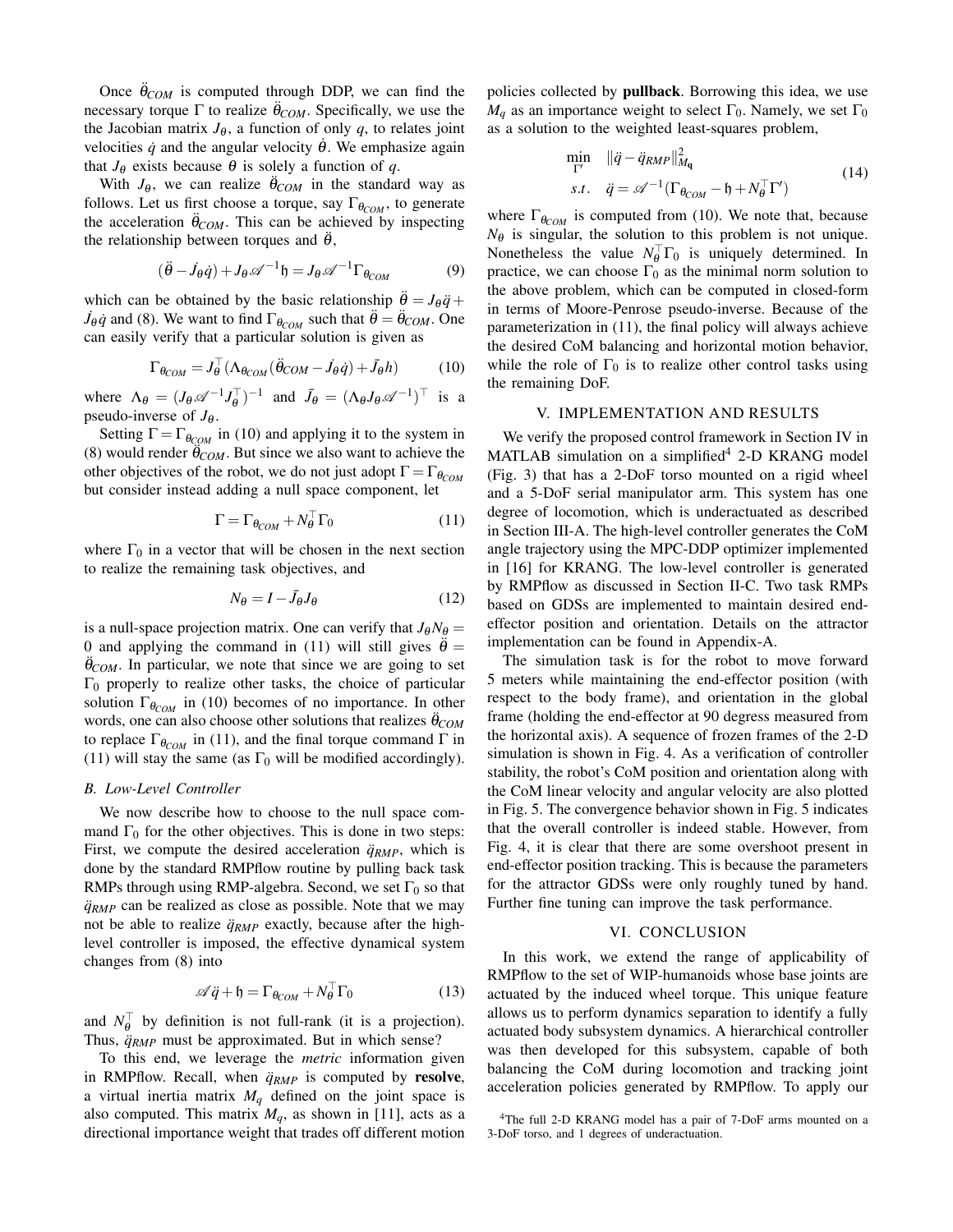

Fig. 4. Snap shots of the 2-D simulation, axis unit in meters.



Fig. 5. (a) CoM horizontal position plot, time in seconds [sec] and x in meters [m], (b) CoM linear velocity plot, time in [sec] and xdot in [m/sec], (c) CoM angle with respect to vertical axis, time in [sec] and th in radiance [rad], (d) CoM angular velocity, time in [sec] and dth in [rad/sec].

proposed framework on another robot, it is essential to perform dynamics separation, as described in section III, which may or may not be possible depending on the specific dynamics of that robot.

## APPENDIX

#### *A. End-effector position and orientation attractor RMPs*

Attractor RMP for end-effector position control is straightforward. Define the task-space coordinate  $x = x_{current}$ *xtarget*, where *xcurrent* and *xtarget* are the current and the target end-effector position, respectively. We chose attractor RMP candidates in the form

$$
\ddot{x}^{des} = -\nabla_x \tilde{\Phi}(x) - \tilde{B}(x,\dot{x})\dot{x} - M(x)^{-1}\xi_M(x,\dot{x})\tag{15}
$$

[11] shows that with an appropriate choice of *M*, the attractor RMPs of this form can be written as GDSs (2).

In our experiments, an  $\eta$ -scaled softmax over  $||x||$  and  $-\Vert x \Vert$  is chosen as the potential energy function.  $\Phi(x) =$  $||x|| + \frac{1}{\eta}log(1 + e^{-2\eta ||x||})$  for some positive  $\eta$ . Its gradient can be derived as  $\nabla_x \tilde{\Phi}(x) = \left(\frac{1 - e^{-2\eta ||x||}}{1 + e^{-2\eta ||x||}}\right)$  $\frac{1-e^{-2\eta ||x||}}{1+e^{-2\eta ||x||}}$ )  $\frac{x}{||x||}$ . For this choice of potential, [11] also shows one of its compatible metric is a isotropic metric in the form  $M_{uni} = w(x)I$ , with weight function  $w(x) = e^{-\frac{||x||^2}{2\sigma^2}}$  $\frac{\|x\|^2}{2\sigma^2} w_u + (1-e^{-\frac{\|x\|^2}{2\sigma^2}})$  $\frac{d^{100}}{2\sigma^2}$ )*w*<sub>*l*</sub>, for some  $\sigma \in \mathbb{R}$ , and  $0 \leq w_l \leq w_u < \infty$ . The curvature induced by this metric is

given by  $\xi_M(x, \dot{x})$ , which satisfies  $-M_{uni}^{-1}\xi_M(x, \dot{x}) = \frac{1}{2}||x||^2(I 2\frac{\dot{x}}{\|\dot{x}\|}\frac{\dot{x}^{\top}}{\|\dot{x}\|}$  $\frac{\dot{x}}{\|\dot{x}\|}$ ) $\nabla_x log(w(x))$ . Finally we define the damping matrix  $\tilde{B} = \varepsilon I$ , for some  $\varepsilon \in \mathbb{R}_+$ .

The orientation attractors are implemented in the same way as the position attractors, except for the task space definition. For 2-D orientation, a single angle measurement is sufficient to characterize the orientation of the end-effector. Thus, for the 2-D MATLAB simulation, we used the taskspace coordinate  $x = \alpha_{current} - \alpha_{target}$ , where  $\alpha_{current}$  and α*target* are current and target orientation angles, respectively. Task space definition for 3-D orientation is more involved, but similar idea can be realized through quaternions.

#### **REFERENCES**

- [1] N. Ratliff, M. Zucker, J. A. Bagnell, and S. Srinivasa, "CHOMP: Gradient optimization techniques for efficient motion planning," *IEEE International Conference on Robotics and Automation*, 2009.
- [2] S. Kuindersma, R. Deits, M. Fallon, A. Valenzuela, H. Dai, F. Permenter, T. Koolen, P. Marion, and R. Tedrake, "Optimization-based locomotion planning, estimation, and control design for the atlas humanoid robot," *Autonomous Robots*, 2016.
- [3] S. R. Kuindersma, E. Hannigan, D. Ruiken, and R. A. Grupen, "Dexterous mobility with the ubot-5 mobile manipulator," *International Conference on Advanced Robotics*, 2009.
- [4] O. Khatib, "A unified approach for motion and force control of robot manipulators: The operational space formulation," *IEEE Journal on Robotics and Automation*, 1987.